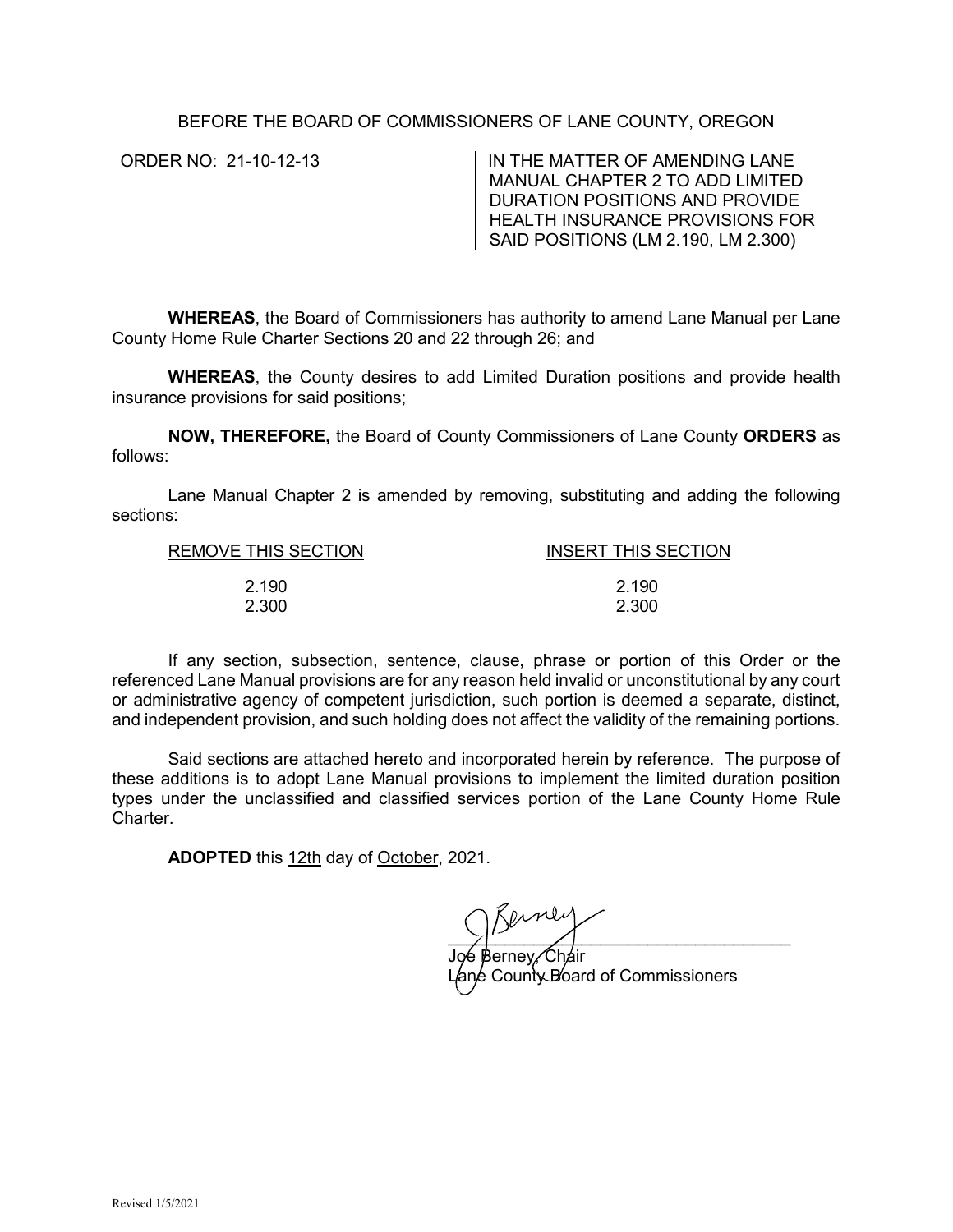# **PERSONNEL**

## **2.190 Personnel Definitions.**

The following definitions apply to Lane Manual Sections 2.191 through 2.430:

Appointing Authority. Any person or group vested with authority to employ a person for work in the department.

Appointment. All means of selection and employment of Lane County employees.

Assignment. The assignment of an individual job to an appropriate classification or unclassified position based on the kind, difficulty and responsibility of the work actually performed in the job.

Board. The Board of County Commissioners of Lane County.

Classification. A system for objectively and accurately defining and evaluating the duties, responsibilities, tasks, and authority level of a job.

Classification Plan. A group of jobs in the County service sufficiently alike in authority, duties and responsibilities that the same qualifications may reasonably be required for, and the same schedule of pay equitably applied to, all jobs in the group.

County Service. County Classified and Unclassified service as defined in the Lane County Charter.

Demotion. The transfer of an employee from a job description in one classification to a job description in another classification having a lower maximum salary range.

Extra-help Employees. Non-represented positions for a special or temporary purpose, which may not exceed 520 hours or three months in a fiscal year, whichever is longer.

Job Description. The written description of a classification or unclassified assignment containing a title, statement of authority, duties and responsibilities, and the desired minimum qualifications for the classification or assignment.

Joint Employees. Persons employed jointly by the County and another governmental entity.

Layoff. A separation from the County service in a regular position because of a shortage of funds or materials, elimination of the position, or other reasons not reflecting discredit on an employee and for reasons outside the employee's control.

Limited Duration Employees. Persons employed in a budgeted position for a specified period of time.

Merit Increase. An increase from one step to a higher step within a salary range for the same classification as described in a compensation plan based on meritorious job performance.

Part Time. A position which is expected to function less than full time.

Payroll Officer. County Administrator designee.

Position. The location and assignment of employment with Lane County.

Promotion. The transfer of an employee from a position in one classification to a position in another classification or grade within a broad-band classification having a higher salary range.

Reclassification. A change in job description of an individual job by raising it to a higher classification, reducing it to a lower classification, or moving it to another classification at the same level on the basis of significant changes in the kind, difficulty, or responsibility of the work performed in such job.

Regular Position. A position normally budgeted from year to year.

Salary Range. The level of pay for a particular job classification other than appointed contract positions or elected positions. A salary range consists of several rates of pay with a minimum and maximum rate.

Salary Range Adjustment. A salary range adjustment is an increase to a higher salary range to compensate for an increase in the cost of living, or to make a particular job classification more competitive in the job market.

Transfer. The change of an employee from one job description to another job description in the same or a different classification having the same maximum salary rate.

Temporary Employee. A position normally budgeted or approved one time for not less than 3 months nor more than 12 months, except as modified by the Board. *(Revised by Order No. 17-09-12-01, Effective 9.12.17)*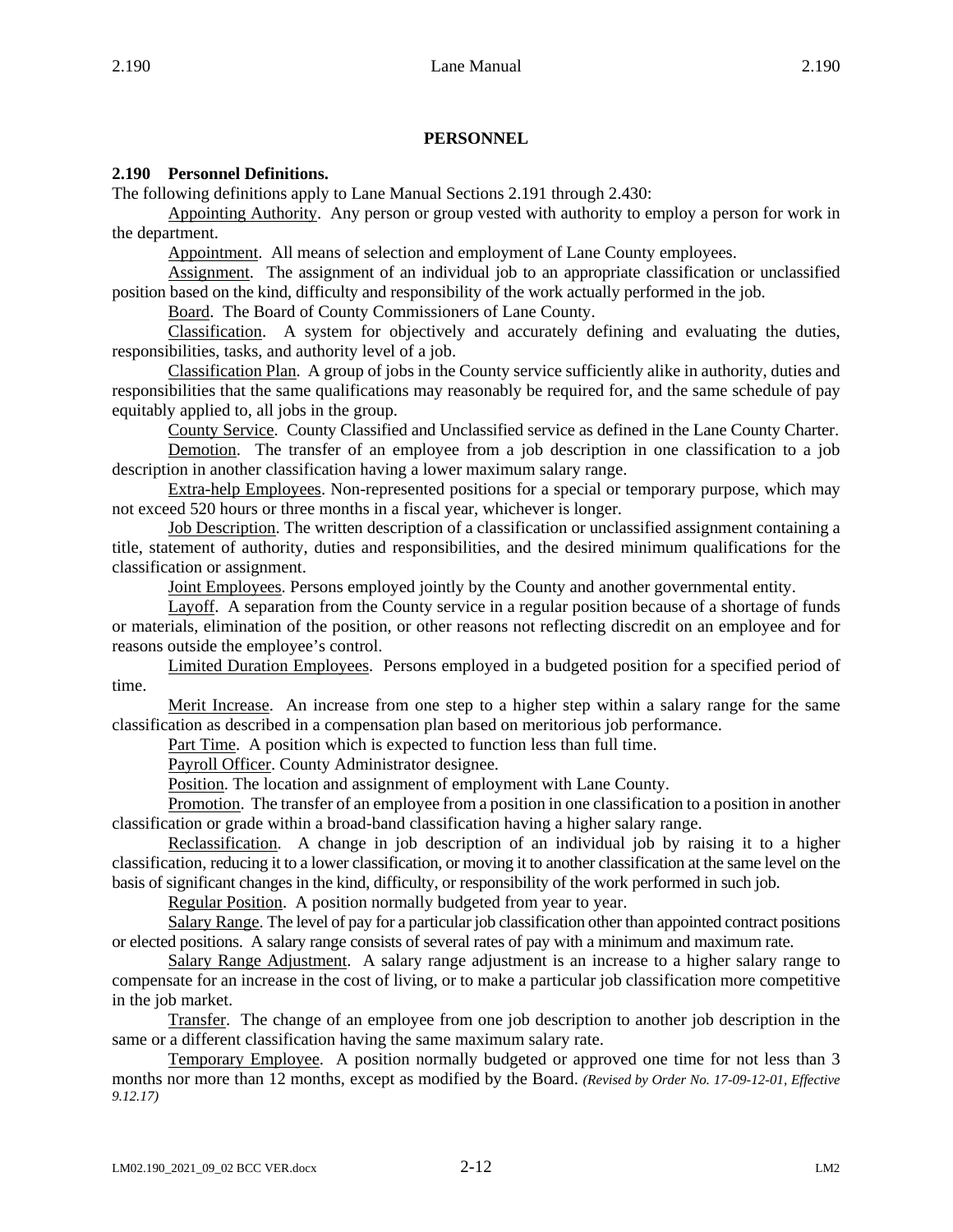# **2.300 Health and Life Insurance.**

(1) Coverage for Regular Employees. Employees in regular positions who regularly work 20 hours or more each week will be eligible for life and health insurance, commencing on the first day of the month that follows the employee's completion of 30 consecutive calendar days of service.

(2) Coverage for Limited Duration Employees. Employee in limited duration position who regularly work 20 hours or more each week will be eligible for health insurance, commencing on the first day of the month that follows the employee's completion of 30 consecutive calendar days of service.

(3) Other Employees. Temporary or seasonal employees are not eligible for County life and health insurance.

(4) Retired Employees.

(a) All employees hired on or after March 6, 1991, will not be eligible for retiree medical insurance benefits on a County-paid basis.

(b) Employees employed in regular positions on or before March 5, 1991, and who have worked 10 continuous years, will be eligible for the County-paid retiree medical plan. Under this plan:

(i) Eligible employees who retire prior to age 65 may remain on the County's health insurance plan until they are Medicare eligible.

(ii) As a pre-retirement incentive program, eligible employees who have not reached retirement age may self-pay premiums for health insurance for up to 5 years, to allow such eligible employees to retain their eligibility for the County-paid retiree medical plan.

(iii) Upon reaching age 65, eligible retired employees may receive reimbursement for Medicare supplemental medical insurance premiums, or Part B Medicare coverage paid to the Social Security Administration, or both. Eligible retired employees will be reimbursed at least quarterly for such Medicare payments. *(Revised by Order No. 97-10-29-4, Effective 10.29.97; 06-7-19-3, 1.1.06, 17-09-12-01, 9.12.17; 18-02- 27-03, 02.27.18)*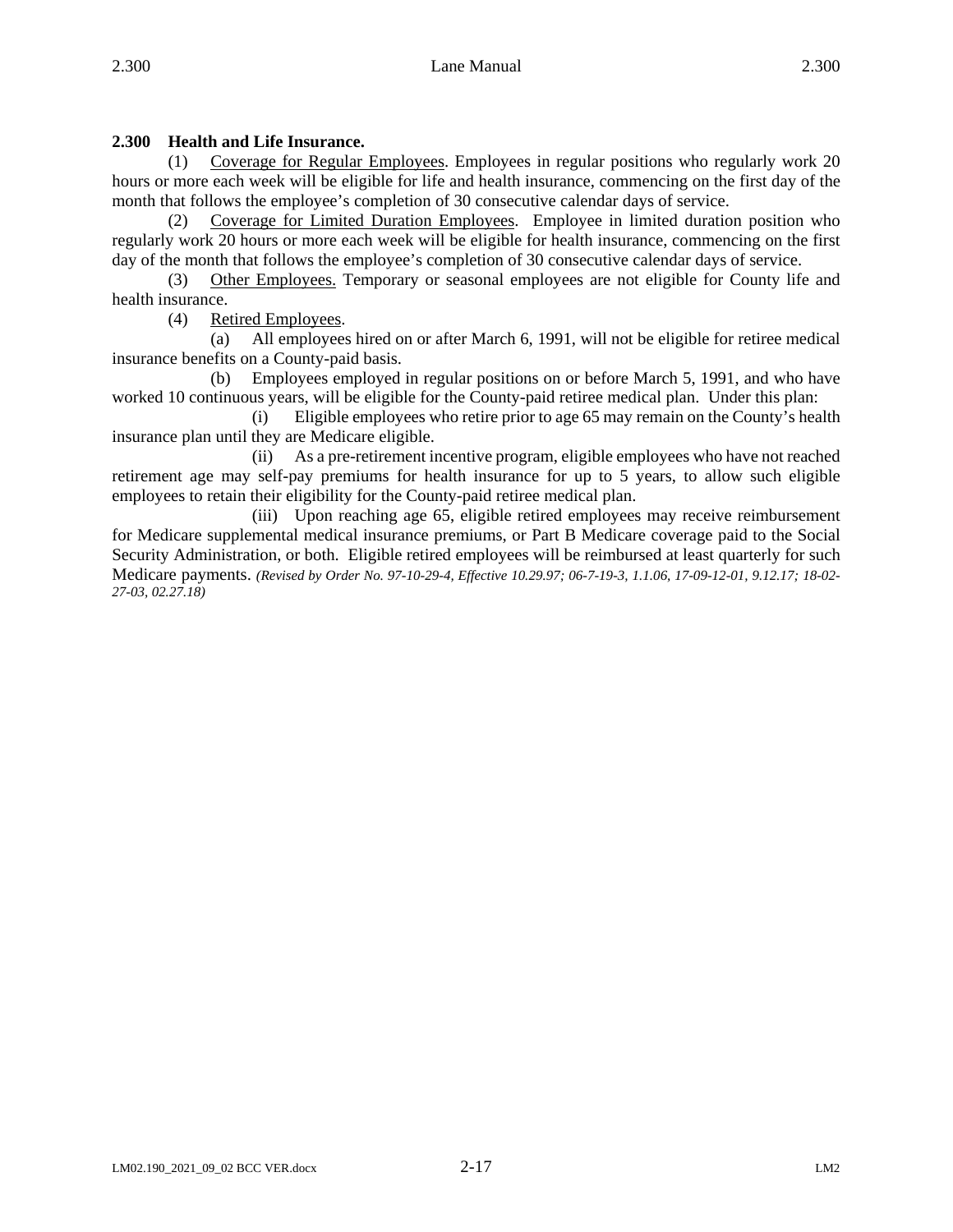#### **PERSONNEL**

### **2.190 Personnel Definitions.**

The following definitions apply to Lane Manual Sections 2.191 through 2.430:

Appointing Authority. Any person or group vested with authority to employ a person for work in the department. Appointment. All means of selection and employment of Lane County employees.

Assignment. The assignment of an individual job to an appropriate classification or unclassified position based on the kind, difficulty and responsibility of the work actually performed in the job.

Board. The Board of County Commissioners of Lane County.

Classification. A system for objectively and accurately defining and evaluating the duties, responsibilities, tasks, and authority level of a job.

Classification Plan. A group of jobs in the County service sufficiently alike in authority, duties and responsibilities that the same qualifications may reasonably be required for, and the same schedule of pay equitably applied to, all jobs in the group.

County Service. County Classified and Unclassified service as defined in the Lane County Charter.

Demotion. The transfer of an employee from a job description in one classification to a job description in another classification having a lower maximum salary range.

Extra-help Employees. Non-represented positions for a special or temporary purpose, which may not exceed 520 hours or three months in a fiscal year, whichever is longer.

Job Description. The written description of a classification or unclassified assignment containing a title, statement of authority, duties and responsibilities, and the desired minimum qualifications for the classification or assignment.

Joint Employees. Persons employed jointly by the County and another governmental entity.

Layoff. A separation from the County service in a regular position because of a shortage of funds or materials, elimination of the position, or other reasons not reflecting discredit on an employee and for reasons outside the employee's control.

### **Limited Duration Employees. Persons employed in a budgeted position for a specified period of time.**

Merit Increase. An increase from one step to a higher step within a salary range for the same classification as described in a compensation plan based on meritorious job performance.

Part Time. A position which is expected to function less than full time.

Payroll Officer. County Administrator designee.

Position. The location and assignment of employment with Lane County.

Promotion. The transfer of an employee from a position in one classification to a position in another classification or grade within a broad-band classification having a higher salary range.

Reclassification. A change in job description of an individual job by raising it to a higher classification, reducing it to a lower classification, or moving it to another classification at the same level on the basis of significant changes in the kind, difficulty, or responsibility of the work performed in such job.

Regular Position. A position normally budgeted from year to year.

Salary Range. The level of pay for a particular job classification other than appointed contract positions or elected positions. A salary range consists of several rates of pay with a minimum and maximum rate.

Salary Range Adjustment. A salary range adjustment is an increase to a higher salary range to compensate for an increase in the cost of living, or to make a particular job classification more competitive in the job market.

Transfer. The change of an employee from one job description to another job description in the same or a different classification having the same maximum salary rate.

Temporary Employee. A position normally budgeted or approved one time for not less than 3 months nor more than 12 months, except as modified by the Board. *(Revised by Order No. 17-09-12-01, Effective 9.12.17)*